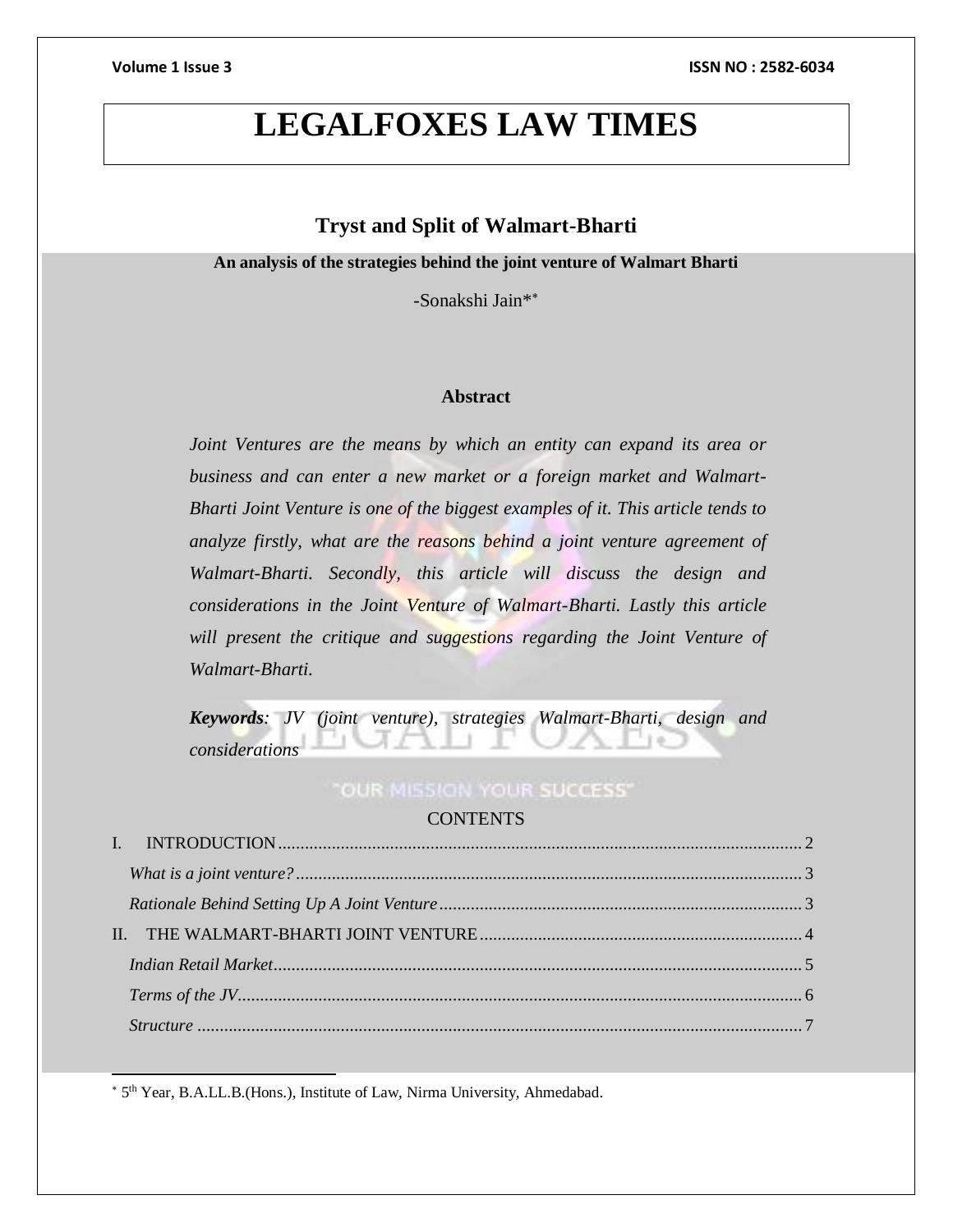| - III. |  |
|--------|--|
|        |  |

### I. INTRODUCTION

<span id="page-1-0"></span>Joint Ventures ("JV") are the subset of the mergers and acquisitions. JV is a very effective and efficient tool of mergers and acquisitions used by the companies to enter into a particular market in the economy. The term "joint" suggests it to be some kind of partnership but it would be wrong to call it a partnership. In case of partnership both the parties or all the parties share the profits and losses equally or according to the share that they decided. Whereas, in the case of a joint venture, equality does not prevail and it always or in a majority of the cases win-lose situation exists. There are no or very minimal number of cases where there existed a win-win situation for both the parties.

A joint venture is not only a good tool for investment within the country but also outside the country. JVs act as tools for prospective investors to strategize a JV and enter either into new areas of the market or to enter a foreign market. JV is an excellent tool to enter a foreign market with the objective of expanding one's business all over the globe. Walmart one of the giants in the international retail industry tried to hover and expand its retail market in India by strategizing a joint venture with Indian conglomerate Bharti Enterprises. However, Walmart-Bharti JV was for the purpose of wholesale multi-product stores in India, but Walmart tried to enter the retail market from the back door.

Foreign Direct Investment ("FDI") policies have been very strict in India regarding the investment in the retail sector especially to protect domestic retailers from the big multi-brand foreign retailers entering the Indian market. As a result, of the barriers, Walmart tried a backdoor entry to first set the base in the wholesale market in India and then gradually expand in the retail sector as well.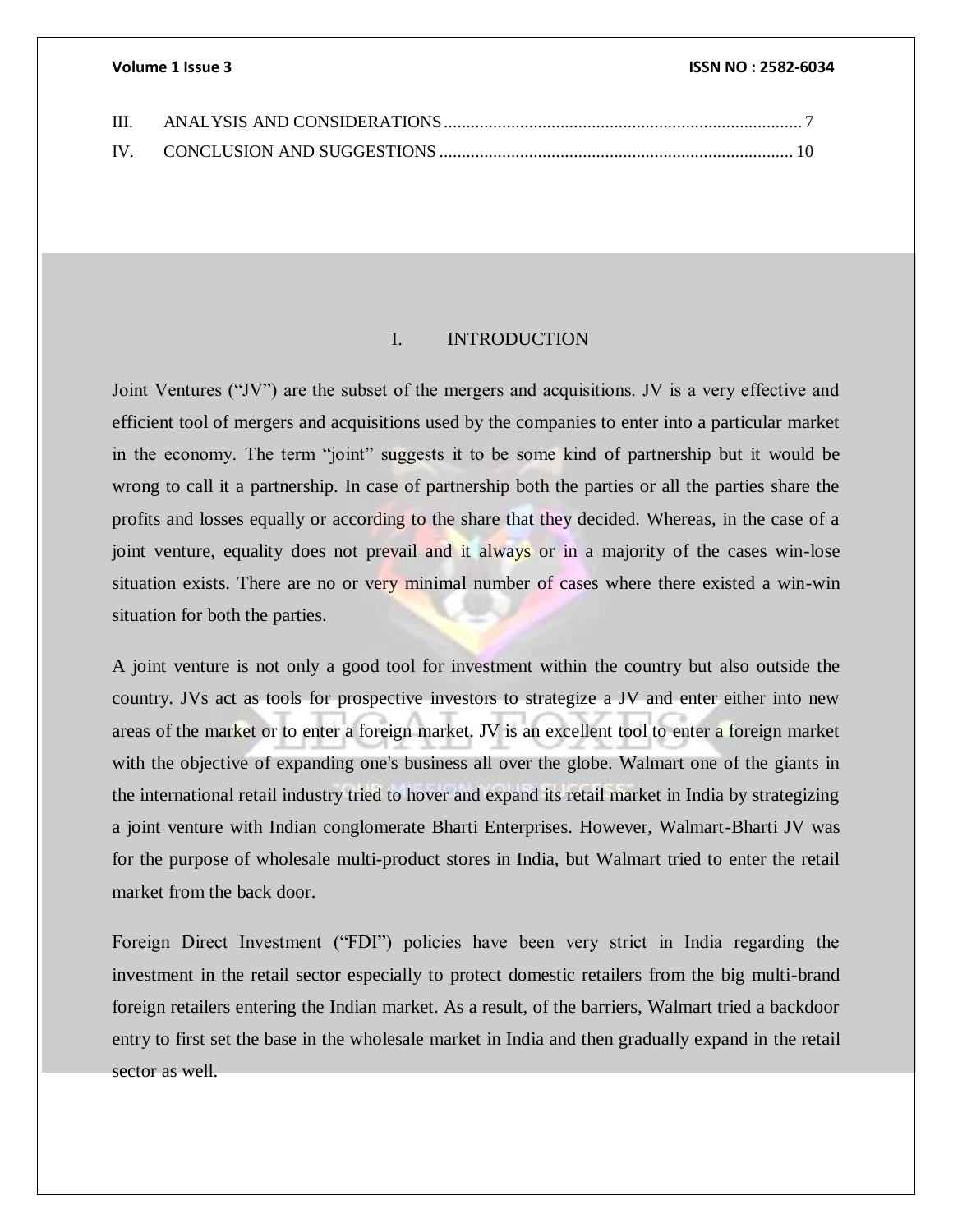This article focuses on design, consideration, and the reasons for the failure of the joint venture between Walmart and Bharti Enterprises.

## <span id="page-2-0"></span>*What is a joint venture?*

A JV embodies a blend of compartments of assets contributed by two or more business entities for an explicit business purpose and limited duration. Joint venture participants continue to exist as a different firm with a JV becoming a symbol of a lately made business venture<sup>1</sup>. According to Accounting Standard 31defines "joint venture" as follows:

> *"A joint venture is a contractual arrangement whereby two or more parties undertake an economic activity that is subject to joint control."<sup>2</sup>*

Further Ind AS 31 defines joint control as follows:

*"Joint control is the contractually agreed sharing of control over an economic activity, and exists only when the strategic financial and operating decisions relating to the activity require the unanimous consent of the parties sharing control (the venturers)."<sup>3</sup>*

# <span id="page-2-1"></span>*Rationale Behind Setting Up A Joint Venture*

Berg, Duncan, and Friedman (1982) identified three primary incentives for joint venture participation: (1) risk avoidance; (2) knowledge acquisition; and (3) market power. However, majorly following are some of the major and the most common reasons behind JV agreements :

*1. Entry strategy into a new area or a foreign market:*JV is a great way to enter the market, with a view, to attain independence at the later stages. In this case the parties joint hand to test the market because JVs involve less risk than starting up a new venture by oneself. Moreover, it may be the case that the laws and regulations of a particular market may not

3 *Id*. Note 2

<sup>1</sup> J. Fred Weston , Mark L. Mitchell, J. Harold Mulherin and Prashant Salwan, **TAKEOVERS, RESTRUCTURING AND CORPORATE GOVERNANCE**, Pearson Education, fourth edition, ISBN: 013140736, pg. 367.

<sup>2</sup> Indian Accounting Standard (Ind AS) 31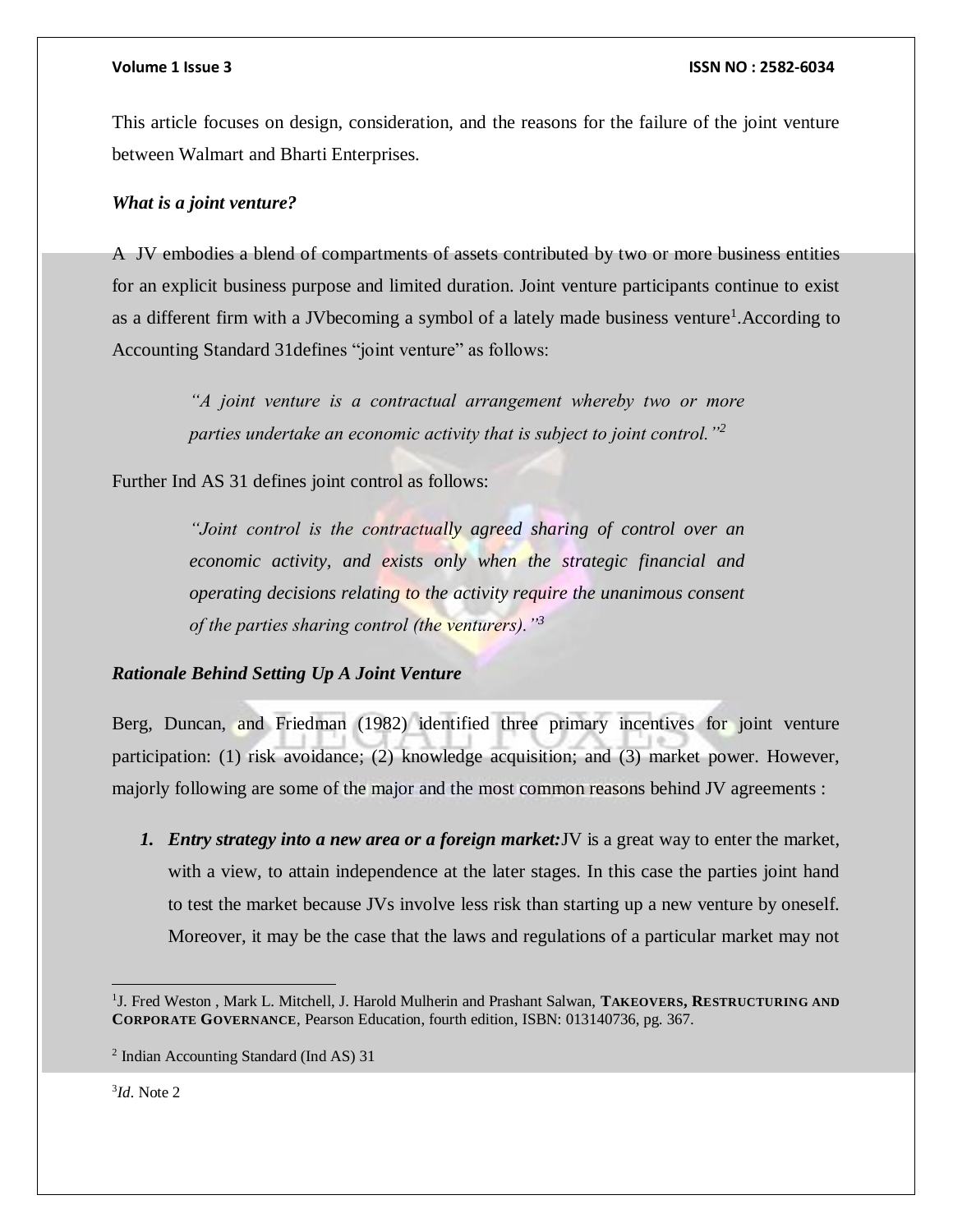$\overline{a}$ 

### **Volume 1 Issue 3 ISSN NO : 2582-6034**

allow 100% FDI in particular sectors of the market, hence to enter these markets entities enter JVs to expand their market share in the global market.

- *2. Increased revenue a market share:* JV provides a larger platform for the parties to expand their business both in the national and the international market, as the case may be. JVs allow the parties to network with each other and further help each other in expanding their businesses.
- *3. Diversification of risk:* JVs are one of the several tools which allow the parties to the JV agreement to share the risks and losses and hence, the sharing of burden helps to safeguard both the investors and the consumers.
- *4. Combining to deliver scale, synergy, and intellectual property:* When two or more entities enter into a JV, they bring in with them their strengths as well as weaknesses. Hence, the parties try to complement and supplement each other in the areas of need and scope and this ensures better performance of both the parties to the agreement.<sup>4</sup>

# II. THE WALMART-BHARTI JOINT VENTURE

<span id="page-3-0"></span>Walmart is a very famous worldwide retailer that was established in 1962, having headquarters in Arkansas U.S.A. Currently Walmart has 11, 735 retail stores worldwide including 4761 stores in Walmart U.S, 597 in Sam's club the U.S., and 6377 in Walmart International. Walmart had 20 retail stores as a result of the joint venture with the Indian giant Bharti Enterprises under the brand name Best Modern Price Wholesale. Walmart had hit \$473 billion in the fiscal year 2014 as its net sales from the joint venture.

On the other hand, Bharti Enterprises is an Indian multi-industry companyheadquartered in New Delhi, India. Bharti Enterprises was established in the year 1976 by Mr. Sunil Bharti Mittal. Being a giant Indian Conglomerate Bharti Enterprises is engaged in a variety of industries like telecommunications, agribusiness, manufacturing, and financial services. Bharti Enterprises has a number of subsidiaries both national and international. Its national subsidiaries include Bharti Airtel, Bharti Infratel, Indus Towers under telecom and telecom infrastructure; Bharti AXA Life

<sup>4</sup>Ashish Patil, **MERGERS AND ACQUISITIONS: THE ART OF SCIENCE**, SAAA Captal Pte. Ltd, 2016, pg. 315-316.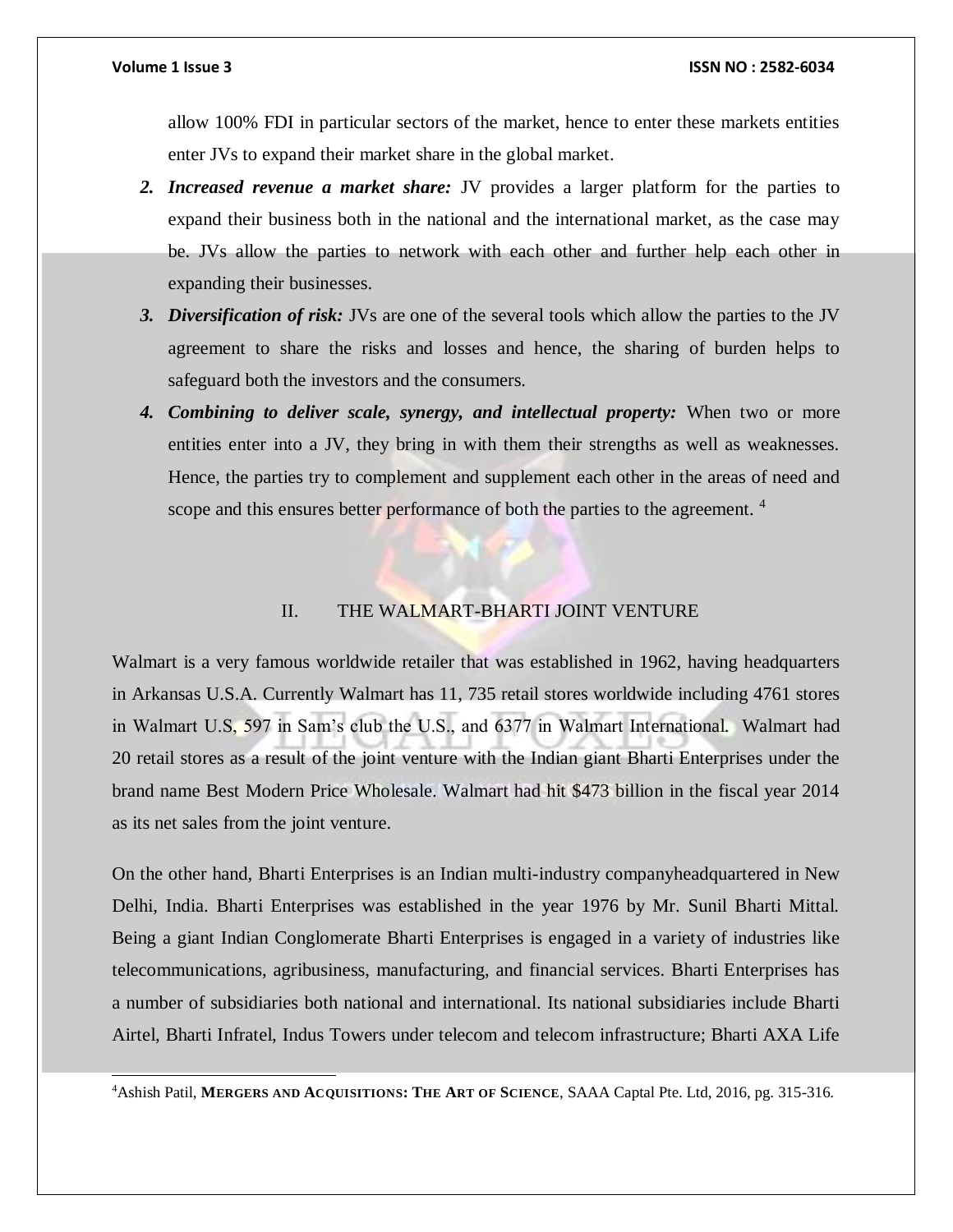Insurance and Bharti AXA General Insuranceunder insurance; Bharti Reality under Real Estate; Feildfresh Foods and Gourmet Investments under hospitality and food; Centum Learning under training and skill development; Hike Messenger under mobile internet, etc. and it has around 220 retail stores under the name Easyday both national and international.<sup>5</sup>

Walmart and Bharti Enterprises shook hands for a consideration of \$100 million where Walmart bought 50% of the stake in the earlier Bharti Walmart Pvt. Ltd. and together they had run about 20 cash and carry retail stores under the brand name Best Price Branded Stores.<sup>6</sup>

# <span id="page-4-0"></span>*Indian Retail Market*

According to the recent report by MRRSIndia.co and ASSOCHAM, the Indian retail market is likely to reach as high as US\$1.1 trillion by 2020 from the current level of US\$ 680 billion. According to the report, the fast-moving consumer goods market and the retail sector in India is growing at the rate of 20% per annum and is expected to reach from the current level of US\$ 49 billion to US\$ 103.7 by 2020<sup>7</sup>. This shows that the Indian retail market is profitable with respect to investments especially attracting foreign investors to come and invest in India like Marks  $\&$ Spencers, Carrefour, etc.

FDI policies in India were strict at the time this JV took place and at that time 100% FDI was not allowed in the retail investors. The JV Agreement between Walmart and Bharti Enterprises was posed with a number of legal issues related to FDI policies in India and other investment barriers but agreement finally was geared up on November 27, 2006. This joint venture is the 50:50 kind of joint venture. The JV between the two resulted in the formation of Bharti Walmart Pvt. Ltd. which had the business to manage andoperate the retail stores under the name Best Price Modern Stores. Both parties had certain strengths and weaknesses. Walmart is a strong player in the

<sup>&</sup>lt;sup>5</sup> For more information please visit [https://www.bharti.com/our-company-india.html,](https://www.bharti.com/our-company-india.html) last viewed on May 17, 2020, at 14:29 IST.

<sup>6</sup> Bailay, Rasul and Sagar Malviya (2014), *Walmart Stores spent \$334 mn to end its deal with Bharti Enterprises, resulting in a net loss of \$151 mn,* The Economic Times. April 28, 2014, 06.57AM IST, [http://articles.economictimes.indiatimes.com/2014-04-28/news/49464676\\_1\\_bharti-retail-easydaybharti-walmart](http://articles.economictimes.indiatimes.com/2014-04-28/news/49464676_1_bharti-retail-easydaybharti-walmart-pvt-ltd)[pvt-ltd,](http://articles.economictimes.indiatimes.com/2014-04-28/news/49464676_1_bharti-retail-easydaybharti-walmart-pvt-ltd) last visited May 17, 2020, at 23:39 IST.

<sup>&</sup>lt;sup>7</sup> For more information please visit [http://www.assocham.org/newsdetail.php?id=6587,](http://www.assocham.org/newsdetail.php?id=6587) last viewed on May 17, 2020, at 14:58 IST.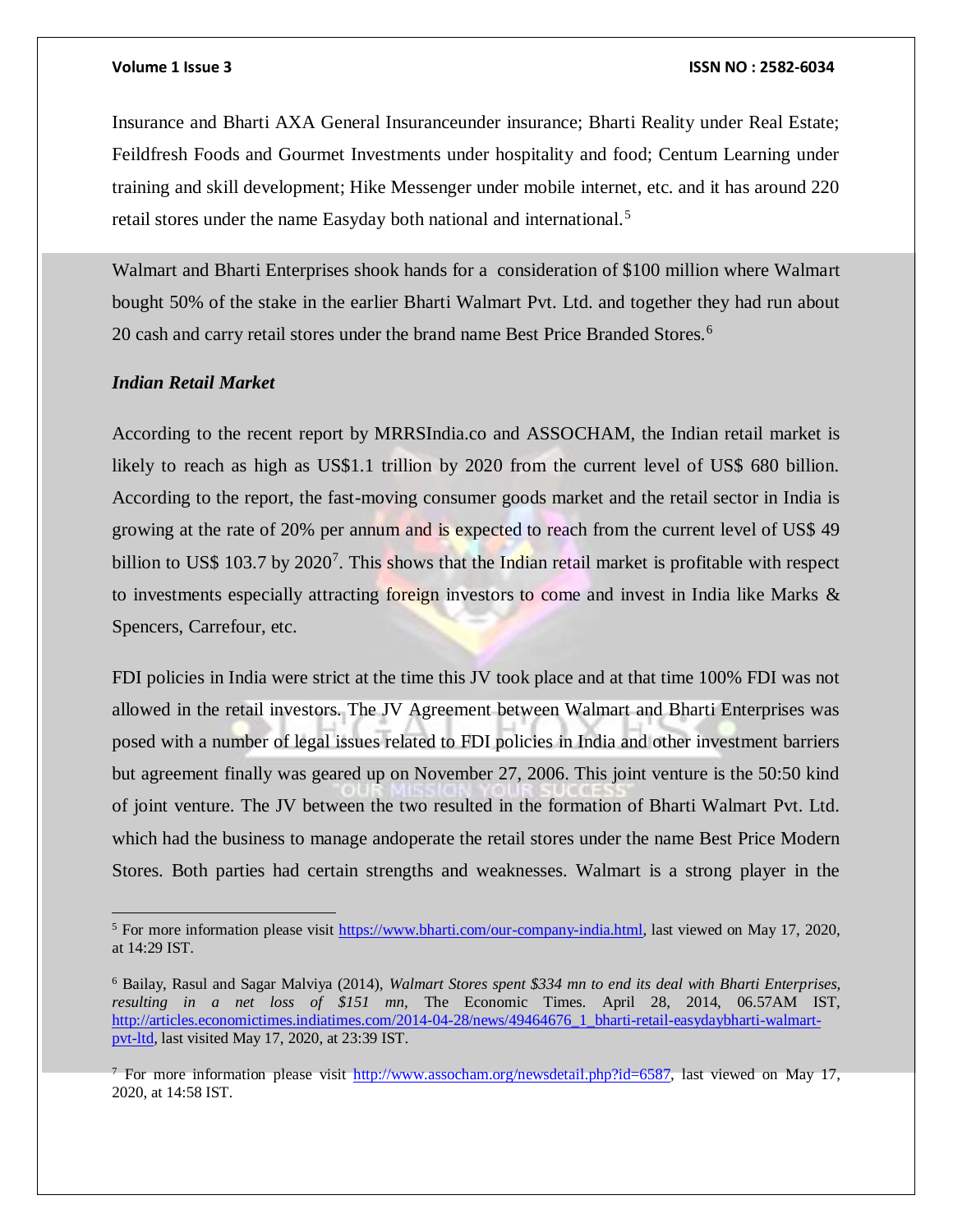market having a globally well-established brand name, and the proficiency it had retail management internationally. Additionally, Walmart had well-recognized expertise in the areas of just-in-time inventory, retail information, and retail transportation management. On the other hand, Bharti Enterprises had the requisite consumer base in India along with the requisite experience in the diaspora of the Indian culture and economy. <sup>8</sup>

# <span id="page-5-0"></span>*Terms of the JV*

The key areas that need to be defined and negotiated at the time of the JV Agreement for a successful joint venture. Firstly, the nature and the purpose of the JV shall be clearly defined including the aspects of equity considerations, technology royalty, alliance, local market expertise, and legal necessity (e.g. insurance). Secondly, the structure shall be defined in the agreement as to whether the venture is equal, majority-minority, majority-minority at the shareholding level but equal at the board level or majority with minority protection. Lastly, key aspects like valuation of the JV and induction of the partner, control and management, the appointment of the key managerial personnel, resource contribution, equity infusion, royalty, etc. shall be clearly defined in the agreement. Clearly, defining all these terms helps both parties to efficiently conduct the business in a manner that will be profitable for both the entities. Also, all these disclosures will help either of the parties to decide and divide the areas of work according to the area of expertise.<sup>9</sup>

In the Walmart-Bharti case Walmart invested the sum of \$100 million. The ownership right was given to the Bharti Enterprises under the Franchise Agreement between the two in return of which Bharti Enterprises had to pay consideration for royalty to Walmart along with other kinds of fees like franchises, software license, administration, design, technical training, documentation, etc. On the other hand, Walmart had the job of maintaining and managing Bharti Enterprises' stores under the brand name EasyDay (multi rand retail convenience stores). This venture had the object to provide a platform to sell a wide range of products from grocery to apparels etc. The Foreign Direct Investment laws in India at that time allowed the retail industry

<sup>8</sup> Narendra C. Bhandari, Walmart-Bharti Joint Venture: Formation, Breakup, & Strategies, Academy of Strategic Management Journal, Volume 16, Number 1, 2017

<sup>&</sup>lt;sup>9</sup>*Id.* Note 4, pg. 317.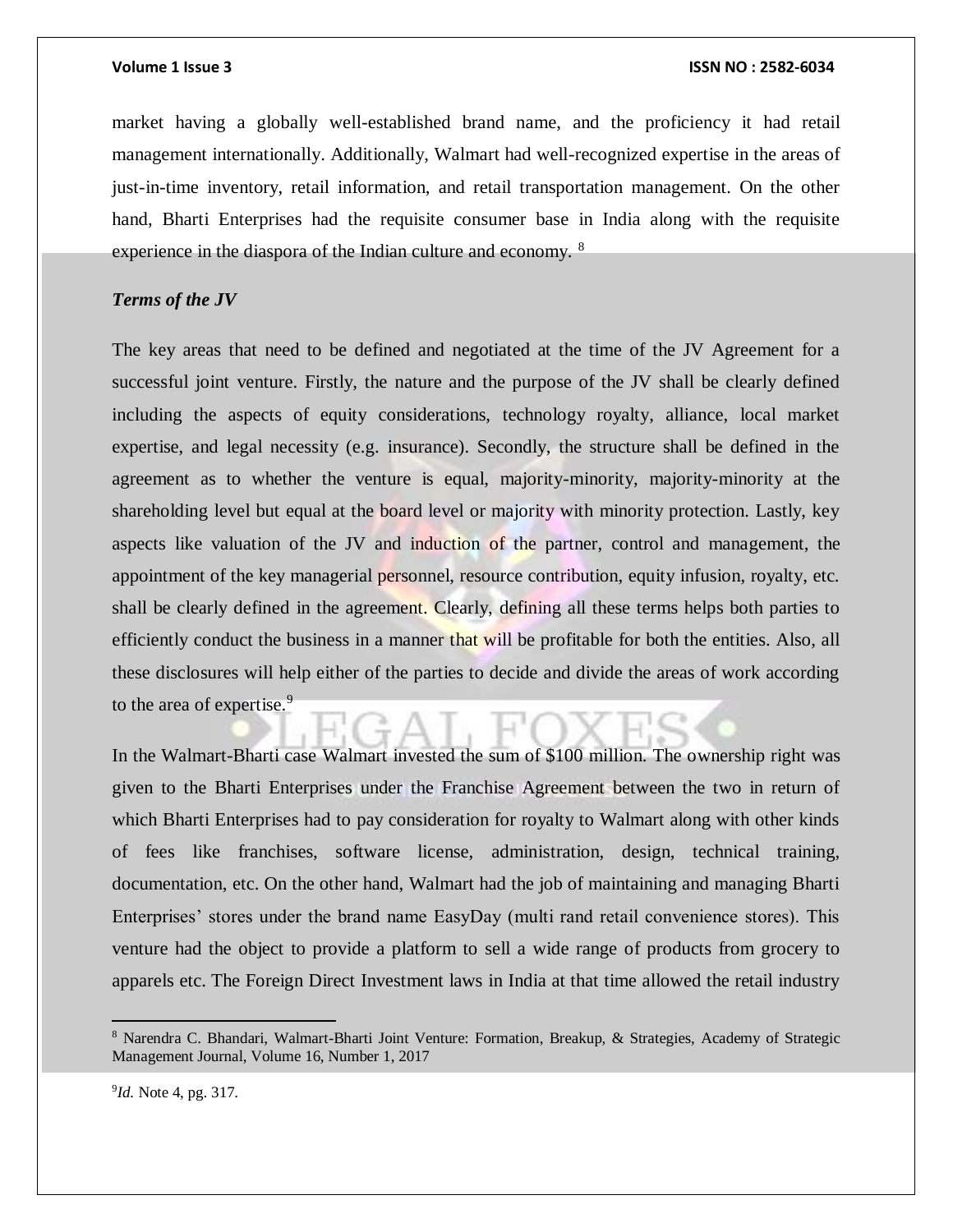only where the population was more than a million. The limitation of the population posed by the Indian FDI policies led to the emergence of the difference in size and range of products that the stores had between India and other countries.<sup>10</sup>

## <span id="page-6-0"></span>*Structure*

JVs can be bifurcated into two categories i.e. incorporated JVs and unincorporated. Incorporated JVs are the ones that result in the formation of either a company (through a corporate vehicle) or a limited liability partnership. While,unincorporated JVs are the onesthat result in the formation of either an unincorporated entity like a partnership, etc. or strategic alliances or cooperation agreements. Walmart-Bharti JV resulted in the formation of a company hence it falls under the category of incorporated JV, whereby a company was formed under the Companies Act, 2013. There are a number of advantages for using a corporate vehicle for the purpose of JV such as;it gives separate and universal legal identity to the JV;better management and employee structure; flexibility in raising funds; and perpetuity of the JV company despite the change in ownership of the company. Moreover, the most common ways that the JV companies can be formed is (a) parties subscribe to the shares on agreed terms; (b) transfer of technology or business by one party and share subscription by the other; and  $(c)$  collaboration with promoters of an existing company.<sup>11</sup>

# ANALYSIS AND CONSIDERATIONS

<span id="page-6-1"></span>On October 9, 2012, the Walmart-Bharti had announced the split of the JV and following are some of the reasons why the split happened:

*1. Choice of Partner:*The choice of a partner is a key consideration to achieve a successful alliance. Taking a partner who can provide complementary skill sets is essential for the success of the JV. JV such as that of Maruti-Suzuki, where the government-aided to provide the infrastructure while Suzuki brought in the required expertise. Another

 <sup>10</sup>*Id. Note 8*

<sup>&</sup>lt;sup>11</sup> Joint Ventures in India, Nishith Desai and Associates, November 24, [http://www.nishithdesai.com/fileadmin/user\\_upload/pdfs/Research%20Papers/Joint%20Ventures%20in%20India.pd](http://www.nishithdesai.com/fileadmin/user_upload/pdfs/Research%20Papers/Joint%20Ventures%20in%20India.pdf) [f,](http://www.nishithdesai.com/fileadmin/user_upload/pdfs/Research%20Papers/Joint%20Ventures%20in%20India.pdf) last visited May 17, 2020, at 00:57 IST.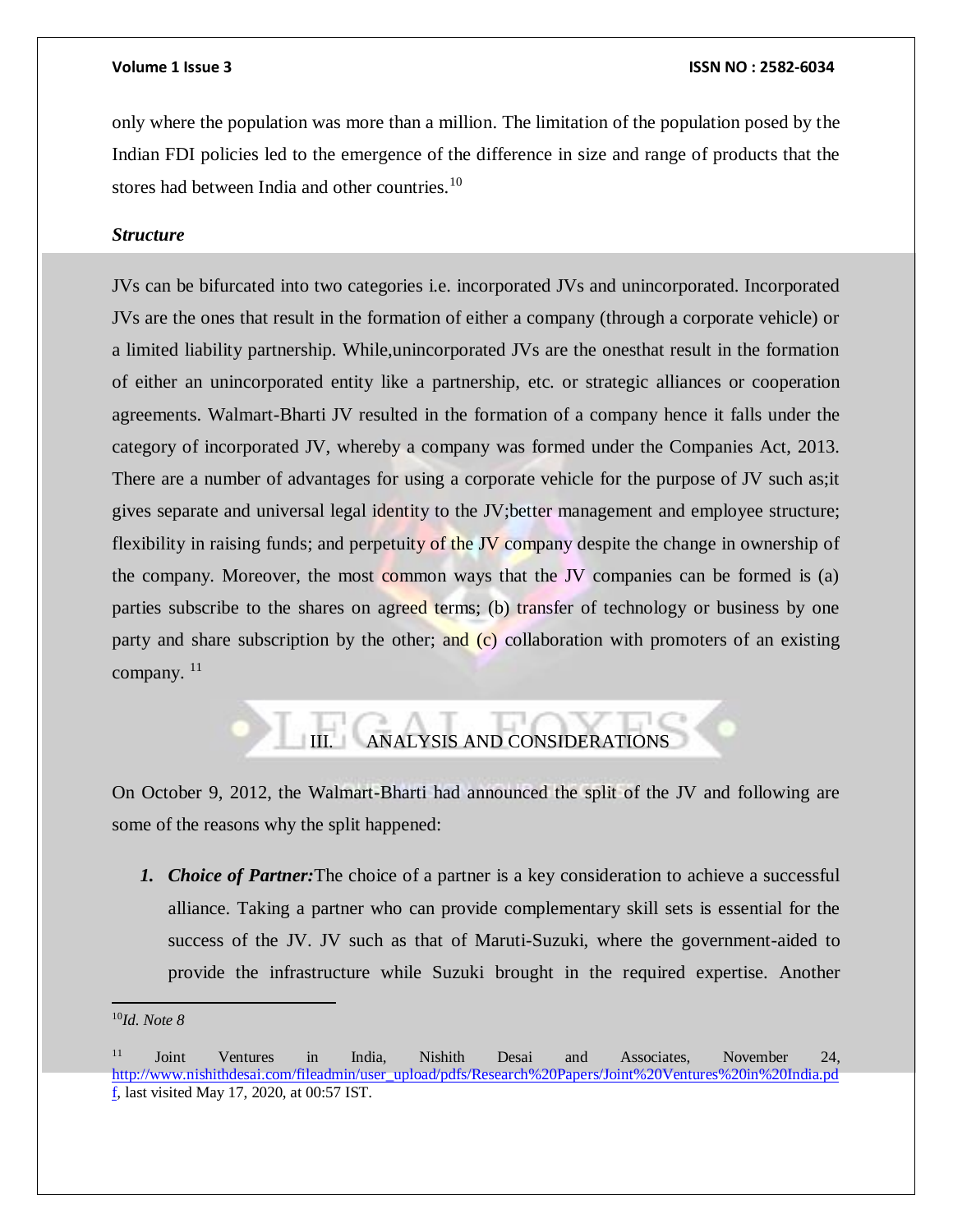example is that if Hero-Honda, wherein Hero provided the local expertise and the Honda used its technology and brand name to increase productivity. Again, in the case of DSP-Merrill Lynch, DSP provided local expertise while Merrill brought in the foreign expertise to the Indian market.

JVs having unequal partners improved success rate as they have the possibility to attain a win-win situation due to the complementary nature of the partners, whereas JVs between unequal partners has been a failure in the majority of the cases. In the Walmart-Bharti case a major reason for the failure of the JV is the 50:50 stake that each of the parties to the JV Agreement. In the case of 50:50 ventures although the returns are even,, the resource commitments are skewed between the partners, and hence, they are more likely to fail.<sup>12</sup> One of the biggest examples of failure is the Mc Donald's Case where the JV between McDonald's and Cannaught Plaza Restaurants Ltd. failed because both felt the need for control. In a 50:50 JV, both the entities want equal control over the operation of the business. The foreign company might be apprehensive about giving its brand name and technological know-how while the India company might be vexed concerning the investments that it has made into the business. <sup>13</sup>

*2. Regulatory issues (Corruption and Politics):*there are a number of reasons as to why the FDI policies are weak in India. FDI policies in India are not only loosely fabricated but also are vague and uncertain. The implementation of laws is poor due to various political factors like corruption, bureaucracy, etc.

OUR MISSION YOUR SUCCESS"

*3. Industry Issues:*the FDI policy in India makes it mandatory for all the industries who engage in FDI in the wholesale or multi-brand retail industry in India, to source 30% of the products from the local SMEs (small and medium enterprises). It is pivotal to consider the fact that it might be easy to source textiles or like products such as handicrafts from SMEs but not technology-driven products such as electronics. Some

<sup>12</sup>*Id,* Note 4, pg. 316.

<sup>13</sup>Sumeet Anand, *Inherent Challenges To Joint Ventures In India,* Live Mint , Aug 31 2017. 01 12 PM IS[T,https://www.livemint.com/Companies/QOey1fl0mFssTks4BHjtOP/The-inherent-challenges-of-joint-ventures](https://www.livemint.com/Companies/QOey1fl0mFssTks4BHjtOP/The-inherent-challenges-of-joint-ventures-in-India.html)[in-India.html,](https://www.livemint.com/Companies/QOey1fl0mFssTks4BHjtOP/The-inherent-challenges-of-joint-ventures-in-India.html) last accessed May 17, 2020, 15:38 IST.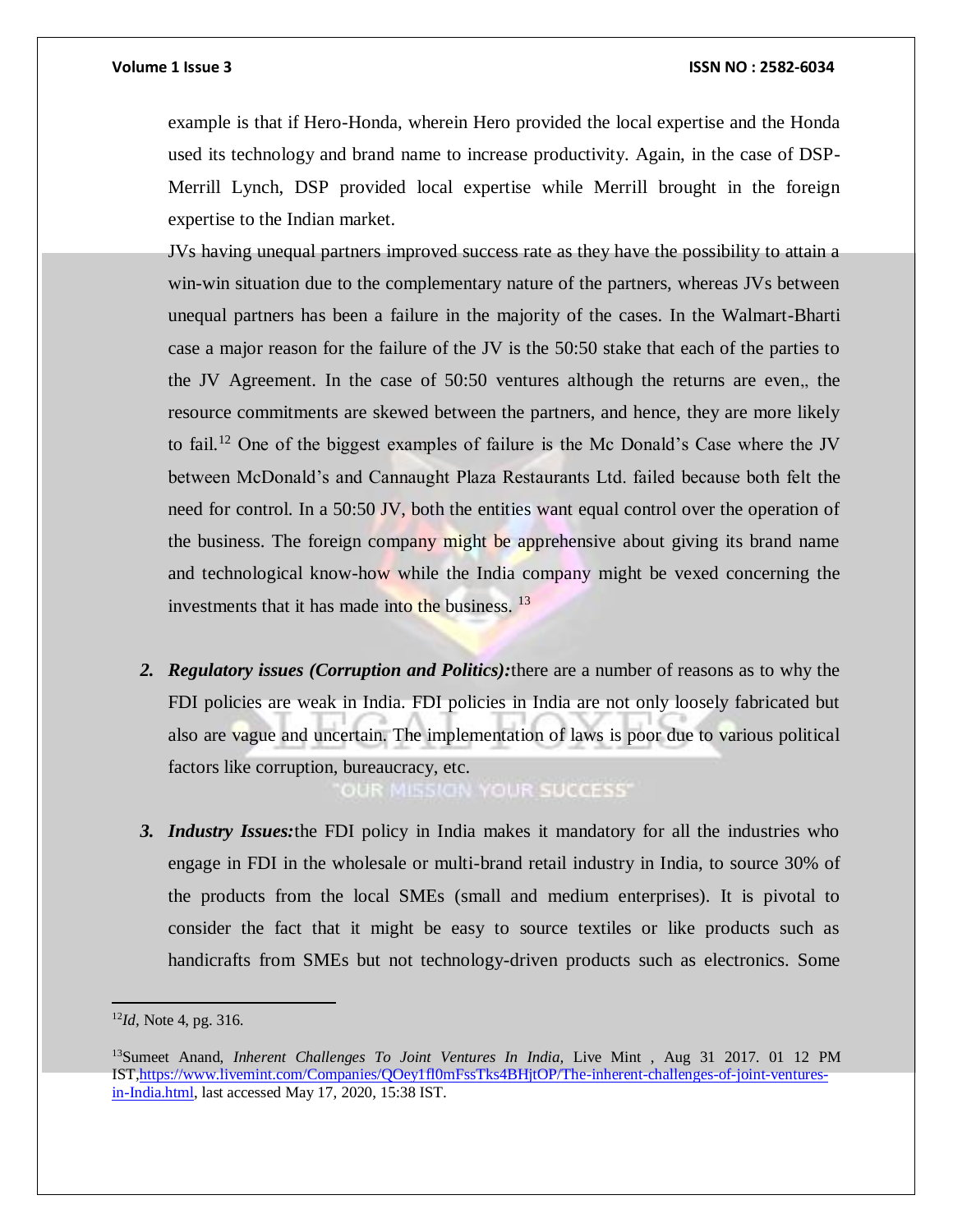products in the market cannot be sourced by the SMEs for the simple reason that they might not be skilled at producing a good quality product, which in turn will affect the availability of the quality products at the multi-product retail outlet. It discourages FDI in India because the Indian investors do not have to comply with such requirements and hence the foreign players have to face uneven competition in the market.

*4. Corrupt practices by Walmart:* an investment of \$100 million was alleged to have been made by Walmart in compulsory convertible debentures of Cedar Support Services in 2010. Cedar Support Services is the parent company of Bharti Enterprises, which also loos at the management of the Bharti's front-end retail stores. The move of Walmart of such an investment amounted to Bharti Enterprises' giving the powers of control and manage to Walmart.<sup>14</sup>

Further, there have been allegations against the lobbying practices carried out by Walmart in India against which the investigations were also carried out by the Indian authorities. Moreover there have been situations like suspension of five of the top executive of the Bharti-Walmart Company in 2013, subsequently, the event that the then CEO Mr. Raj Jain also had to resign and was succeeded by Ramnik Narsey. Further the incident that Mr. Mitch Slape, then COO of Bharti-Walmart company, was sent back to Walmart USA. However, the allegations against these people were no proved and there were no investigations for the same.<sup>15</sup>

*5. Protest by small shop owners:* Entry of the multi-product stores in the markets clearly affects the sales of the small shop owners. In addition to the effect on sales these stores also result in unemployment in the SME retail stores sector.<sup>16</sup>

 $\overline{a}$ <sup>14</sup>*Id. Note 8.* 

<sup>15</sup>*Walmart, Bharti Deal: Diary of a Troubled Marriage,* Hindustan Times, October 10, 2013, [https://www.hindustantimes.com/business/wal-mart-bharti-deal-diary-of-a-troubled-marriage/story](https://www.hindustantimes.com/business/wal-mart-bharti-deal-diary-of-a-troubled-marriage/story-aoJ5whc6oDnGn4u94rVrEP.html)[aoJ5whc6oDnGn4u94rVrEP.html,](https://www.hindustantimes.com/business/wal-mart-bharti-deal-diary-of-a-troubled-marriage/story-aoJ5whc6oDnGn4u94rVrEP.html) last visited on May 18, 2020, at 20:53 IST.

<sup>16</sup> Neumark, David, Junfu Zhang & Stephen Ciccarella (2005), *The Effects of Wal-Mart on Local Labor Markets,*NBER Working Paper No. 11782. Issued in November 2005, [https://ideas.repec.org/p/iza/izadps/dp2545.html,](https://ideas.repec.org/p/iza/izadps/dp2545.html) last visited on May 18, 2020, at 23:43 IST.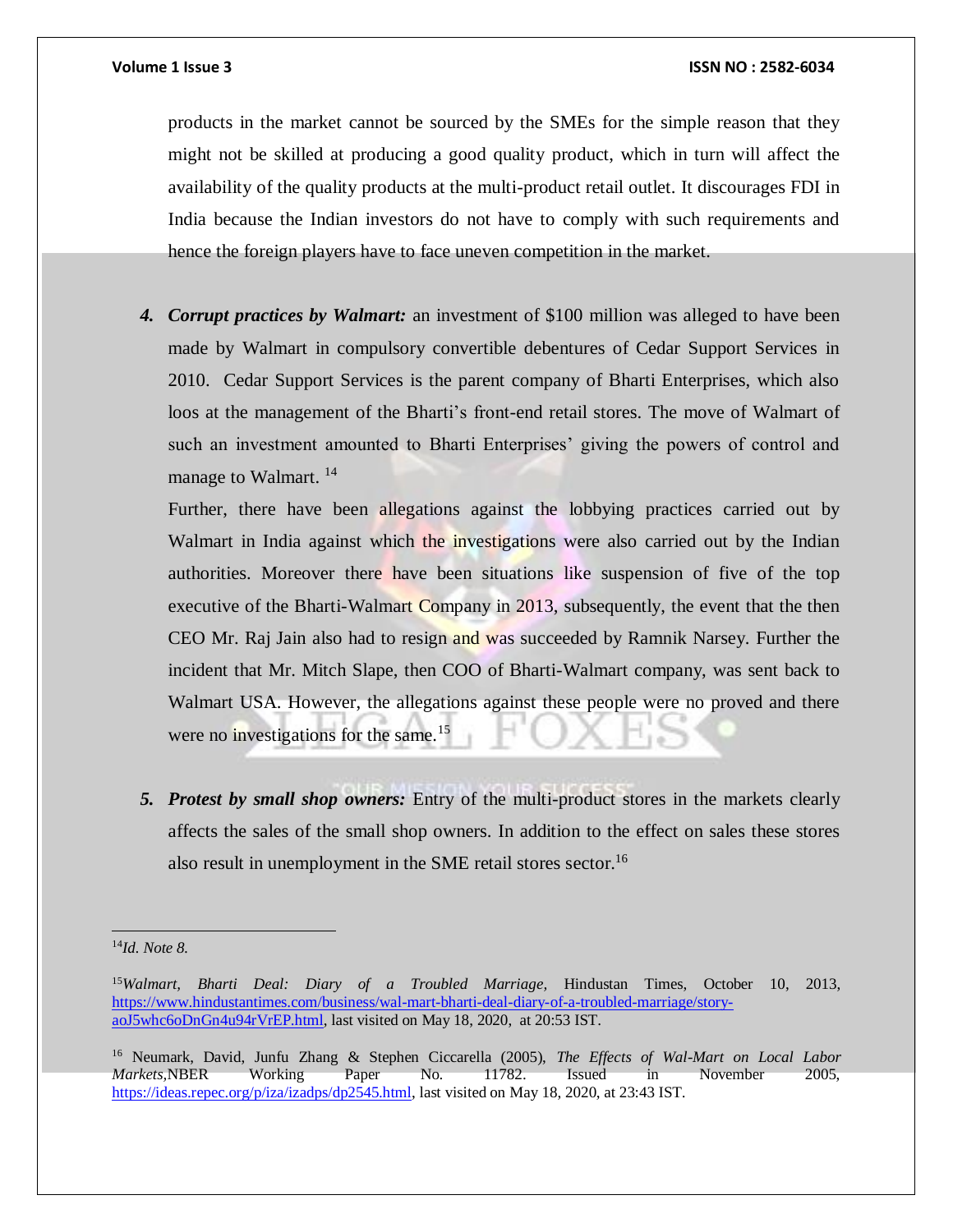*6. Disguised retailing:* The Indian legal provisions regarding the foreign Direct Investment in the wholesale sector are allowed to sell only to retailers like shopkeepers, hawkers, offices, vendors, etc. But there have been instances where these wholesalers were found selling their deals to individuals as well, which is a naked violation of the FDI policies in India. Provisions such as customers need a valid ID to enter a multi-brand outlet, additionally, a customer would have to buy a minimum amount, etc. are some of the limitations so ofthe multi-brand retail stores that have to be complied with by them. These policies have been introduced to protect the small retailers against the big giants like the case of Carrefour.<sup>17</sup>

# IV. CONCLUSION AND SUGGESTIONS

<span id="page-9-0"></span>There can be a number of reasons behind entering into a joint venture and one of the reasons is to join hands with the other entity is to enter a difficult market like that of India. FDI policies in India are too strict for foreign retailers to enter the Indian market. At the time when the venture subsisted and at the time when it terminated, the FDI policies of India did not allow 100% in the retail sector. Hence, Walmart tried to enter through the wholesale market by joining hands with Bharti Enterprises so that it could enter the wholesale market and then gradually enter the retail market too. But this venture failed.

Competition is not always bad for the market. Moreover, parties like Walmart are one of the big giants which can support the Indian economy in different ways. Hence, the government shall endeavour to make the FDI policies flexible to the extent that it induces healthy competition in the Indian market especially in the retail sector as well as facilitate the requisite inflow of FDI in the country.

In addition, it was observed that most of the JVs fail due to both parties having a 50: 50 share in the venture. This hypothesis is not true entirely. It is well settled that both the entities long for exercising their control over the business in case of a 50:50 JV, but on the same page both have

<sup>17</sup>Rajendran M, *Wal-Mart, Metro Cash flouting FDI norms, selling to retail buyers*, Hindustan Times, Updated: Nov 20, 2014 05:01 IST, [https://www.hindustantimes.com/business/wal-mart-metro-cash-flouting-fdi-norms-selling-to](https://www.hindustantimes.com/business/wal-mart-metro-cash-flouting-fdi-norms-selling-to-retail-buyers/story-IzFOIAY94QL5SyLd2PBymO.html)[retail-buyers/story-IzFOIAY94QL5SyLd2PBymO.html,](https://www.hindustantimes.com/business/wal-mart-metro-cash-flouting-fdi-norms-selling-to-retail-buyers/story-IzFOIAY94QL5SyLd2PBymO.html) last visited May 18, 2020, at 22:58 IST.